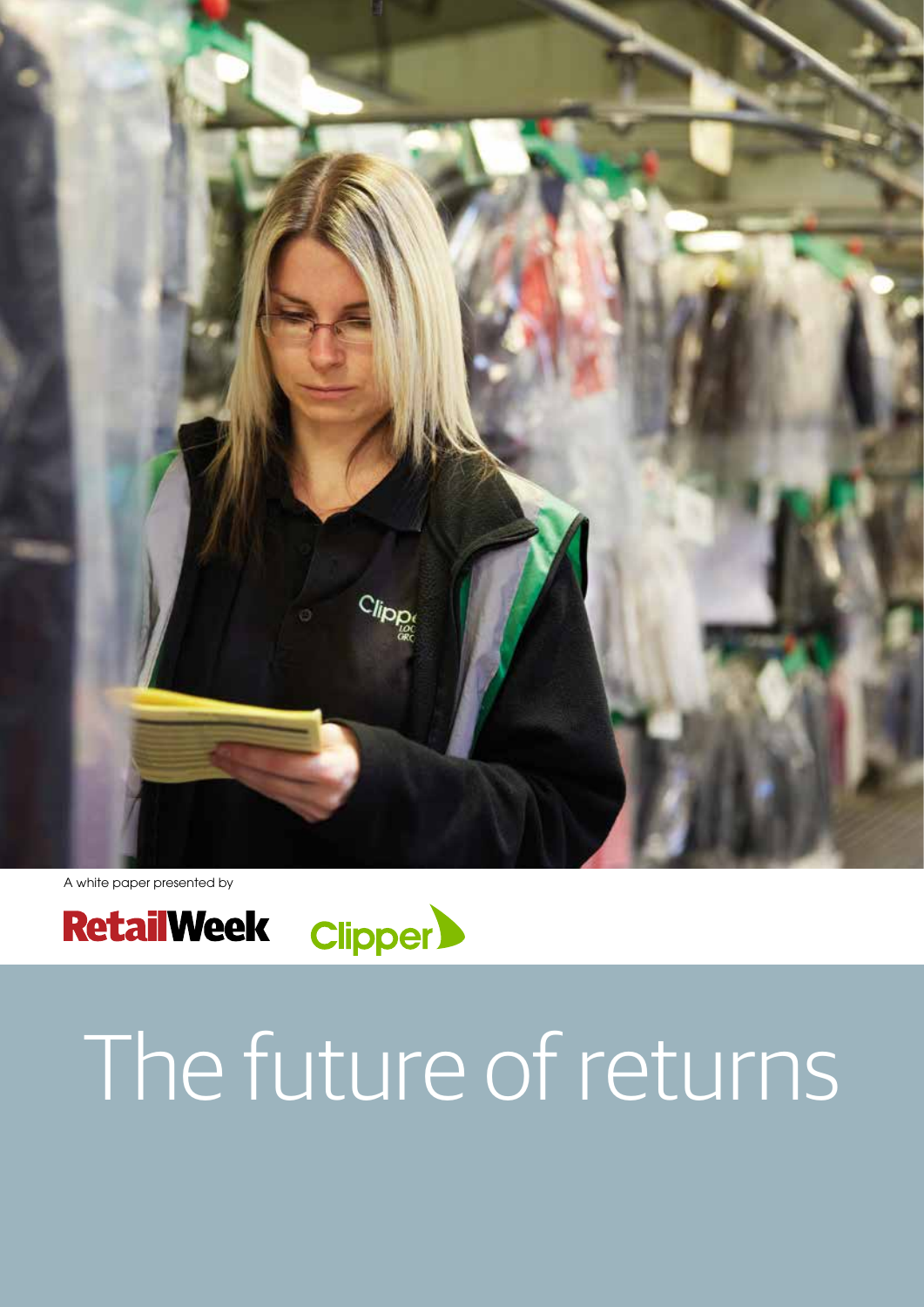## a White Paper presented by

# **Clipper RetailWeek**

#### FOREWORD



The been said that returns<br>
management is the new bat-<br>
tleground for competitive<br>
advantage and an area in t has been said that returns management is the new batadvantage and an area in which retailers must continue to plan and innovate to compete in the constantly evolving multichannel marketplace.

Amongst considerations, rethinking warehousing has to

be a top priority. Most retail logistics facilities were designed with 'supplier best practice' as a key component in order to allow for the efficient and cost effective flow of product through the distribution centre.

The reality of today is that a retailer's return stream is likely to be its largest volume 'supplier'.

The high volumes of unanticipated, disparate stock, from an assortment of inbound carriers and without the benefit of 'supplier compliance', does pose a significant problem.

That problem is made more challenging by the fact that the returning customer has an expectation of a quick process to refund his or her money – an efficient and slick app for ordering needs to be matched by an equally slick returns process.

Returns are a real and growing challenge. And with overall online return rates of between 25% and 50%, it's a challenge that is business-critical.

Consumers view their homes as changing rooms and therefore expect that returning goods should be easy and rapid – the final customer touch-point with a retailer is the returns process. A good experience will create repeat orders, a poor experience can create damaging social media noise.

Before the explosion of online activity, retailers could have been willing to treat returns as a black hole – unwanted and frustrating, but ultimately a cost of doing business and a loss they had to bear. Now, the scale of the problem is too large to ignore.

However, if handled correctly, an efficient returns process can promote customer loyalty while maximising resale value and minimising losses.

To tackle the issue without the need for re-engineering a retailer's existing distribution centre, a partnership approach with a specialist returns centre could be the answer.

A returns hub is set up to allow for the rapid processing and reworking of goods – repacking and getting ready for resale at the original, or a similar retail value.

Process time is key – the customer is seeking a refund and the retailer wants the inventory back for resale as soon as possible. The returns hub needs to be extremely flexible, be interfaced directly to the retailer's systems and be seamless in operation.

But ultimately, getting returns right can take cost, complexity and risk out of the multichannel supply chain.

#### • Tony Mannix, chief executive, Clipper

#### **INTRODUCTION**

There are many battlegrounds in today's multichannel world, but returns management is one of the latest to emerge in the fight for customers' spend and loyalty. No longer the forgotten part of the retail journey, retailers are increasingly looking at how to improve their returns process and use it to rise above the competition.

Returns have always been an inevitable part and parcel of a retailer's operations. While they have always posed operational headaches, in the multichannel landscape, returns management has become increasingly complex as well.

Today, unsuitable, faulty or undesired items are not always returned to the store they were bought in for a face-to-face refund, and long gone are the days of catalogue shopping with 28-day returns options.

Returns are, unfortunately for retailers, big busi-

ness. According to the IMRG report *Are returns the biggest threat to commerce?,* industry analysts have predicted online return rates of anywhere between 25% and 50%.

But many retailers are yet to appreciate the true impact returns have on their business and the benefits they can reap by optimising the returns process – an optimisation that goes beyond mere reverse logistics. It encompasses an end-to-end business process and can have a very real impact on net margins. Putting the right systems and processes in place to improve efficiency is no small task and can involve significant financial investment. But the retailers that make that commitment are finding they not only reap financial rewards, but also provide an expected level of customer service that is vital in keeping ahead of the competition.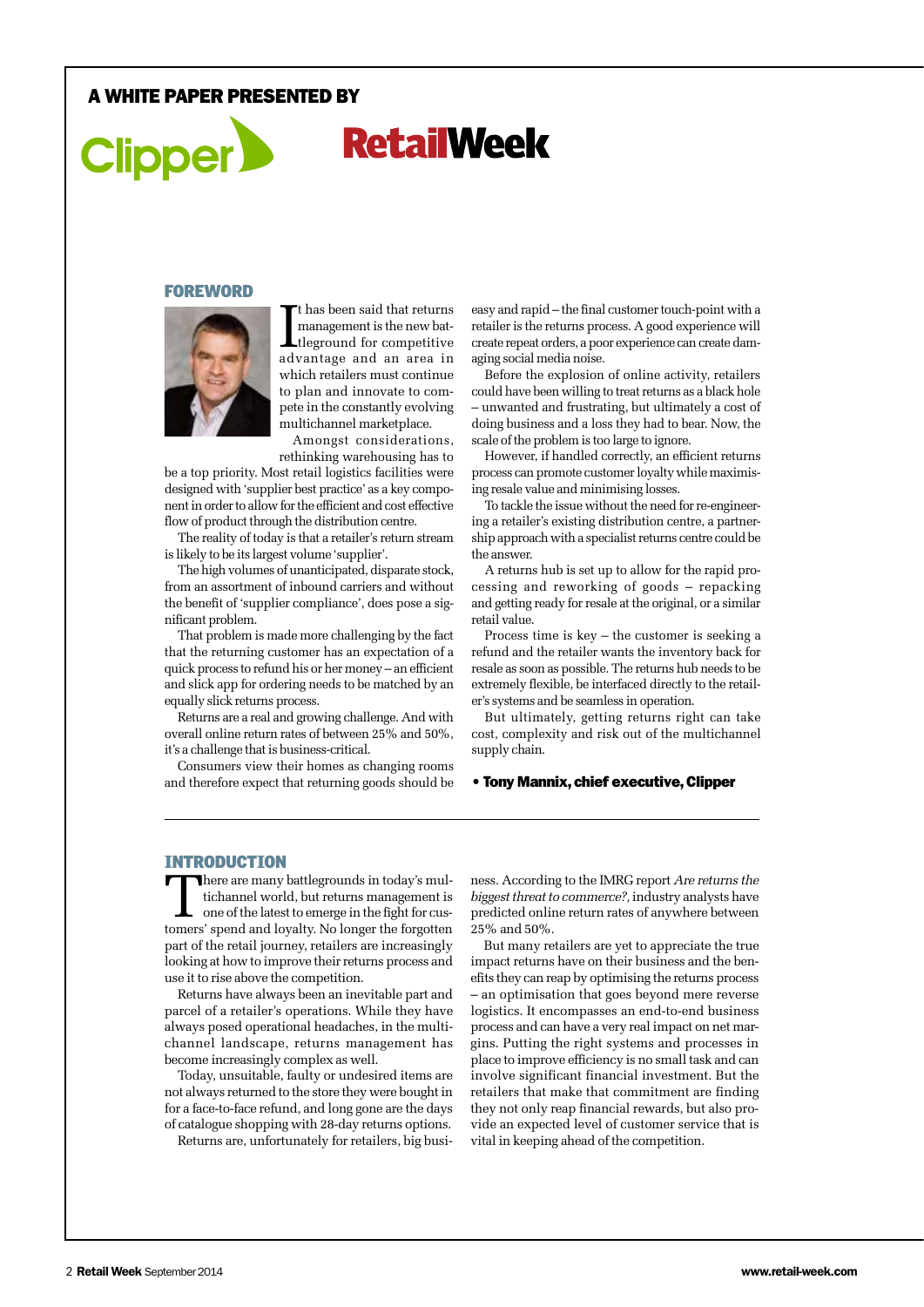



#### THE CHALLENGE OF RETURNS

The rapid rise of multichannel has had an enormous impact on returns management.<br>Today's multichannel shopper wants con-<br>wonience flexibility and enord enormous impact on returns management. venience, flexibility and speed.

The sophistication of the front-end buying experience across different platforms has resulted in equally high customer expectation about the returns process, as Clipper chief executive Tony Mannix points out. As more retailers make the buying process ever-slicker, they create the impression that returns can be just as quick.

Consumer behaviour has also evolved. Online shoppers increasingly adopt a 'buy now, return later' approach. In fashion especially, buying an item in multiple sizes to try on at home has contributed to rising returns numbers.

According to recent IMRG figures, 25% to 50% of goods sold online are returned, and according to Verdict research, 43.4% of clothing and footwear shoppers have returned items bought online in the past year. Verdict also claims clothing returns were worth £1.16bn in 2013, while electricals returns totalled £733m in the same year.

 "What online shopping has done is make people acutely aware of logistics as part of the service experience," says Sean McKee, head of ecommerce and customer service at Schuh.

"Ease of delivery and ease of bringing things back is probably more of a hygiene factor than a competitive advantage, but if you get it wrong you get it very publicly wrong," he adds.

And of course it is no longer acceptable multichannel practice to run a retail business in silos, adds Louise Salt, head of ecommerce at Whistles. Whether in shops, concessions or online, customers see the brand as one and expect to be able to shop – and return – the same way via all channels.

In addition, says Ben Dreyer, operations director of fashion retailer Boden, "people are all the time expecting it to be easier and more immediate".

 Meeting this customer expectation is crucial. A survey of more than 1,000 online shoppers by Collect+ found that three quarters of online shoppers are more likely to shop with a retailer that offers free returns.

In addition, 66% of online shoppers said they were put off buying from a retailer if the returns process was unclear or complicated.

"Returns are the new battleground for retail," says Mannix. "The sending back piece is the final touch-point a customer will have with a retailer, and therefore that experience, good or bad will resonate with them."

With the power of social media providing instant feedback to a large audience, that final touch-point is especially important.

However, the returns process is not only worth getting right to satisfy consumer expectation. It has a tangible effect on the bottom line.

"In the past, it's been very much a forgotten part of the retail world," says Neil Ashworth, chief executive of Collect+ and former operations director at Tesco. "But as cash flow and working capital become increasingly important to retailers, returns give the retailer a real opportunity to recover from the consumer what are called 'unwanted items', but often very valuable items, back into the supply chain – and back into full value."

Rising returns rates mean that the returns stream is often a retailer's biggest supply stream, so returns should be managed that way.

James Harper, head of returns at Shop Direct, says that the retailer handles more than £500m of stock in returns every year, which "makes returns the largest single supplier to our business. It's crucial to reprocess returns to minimise waste".

 In fact, every function within Shop Direct's business has an impact on minimising returns.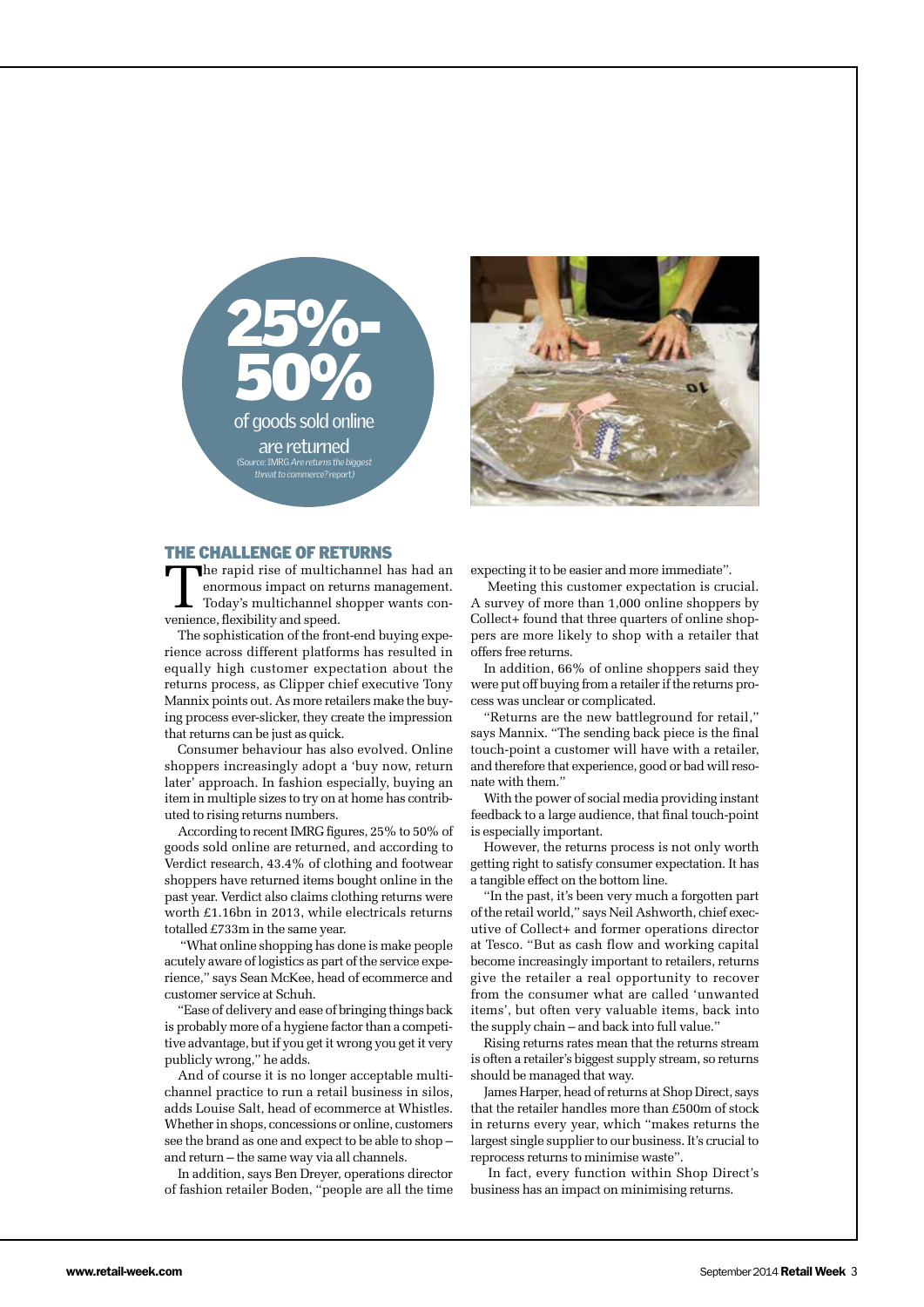## a White Paper presented by

# **RetailWeek Clipper**

#### THE ROLE OF WAREHOUSING

espite the growing realisation of the impact and value of returns on customer perception, many retailers are still slow to overhaul the systems and infrastructure associated with them, especially their warehousing set-ups.

Dealing with returns is a complex operation, involving numerous processes (see Clipper Returns Hub infographic below). These include identifying items, often un-boxed, sorting and grading them, repackaging, testing or re-labelling them, repairing, redistributing and reselling them.

In addition, items that are not suited for resale in-house are often re-worked for sale via other channels, such as eBay.

These processes are costly and many retailers struggle to dedicate the right resources, including warehouse space, to them. In addition, the returns stream itself is "always chaotic", says Mannix, and "massively more complex" than a traditional, welldisciplined and orderly supplier stream.

Yet many retailers are not geared up to deal with this change of requirements. "Most retailers tend to put their returns operation tucked away in a corner of their normal distribution centre, and because it's a very complex process, it tends to become a bit of a forgotten corner of the operation," Ashworth says.

"Returns are a huge logistical challenge, and putting them into a normal operation that's really dedicated to outbound logistics can be difficult, because you're trying to swim against the flow."

Those that have already invested in state-of-the-art returns operations include Dixons Retail, which handles outgoings as well as returns for Currys and PC World in its distribution centre in Newark, Nottinghamshire. Paul Read, head of central operations and reverse logistics at KnowHow Home Services, which provides the after-sales support for Currys PC World, describes the centre as a "truly one-stop shop".

"This has allowed us to streamline the process, and has had great benefits for us and our customers as well as our suppliers," he adds. "The fact that we have everything under one roof is the most important thing."

However, not all retailers want – or are able to –

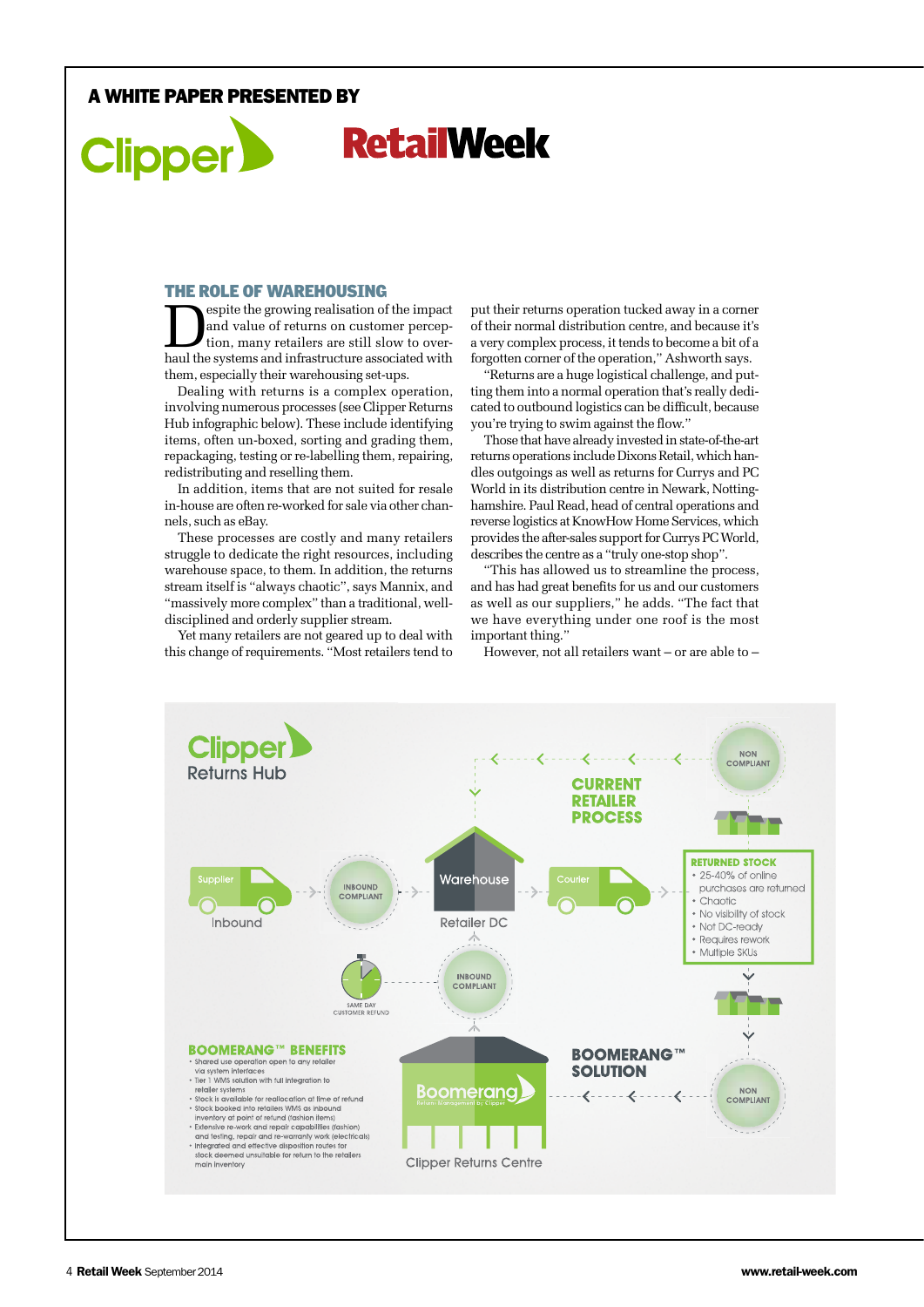

make such a financial and operation commitment to overhaul their warehouse set-up, so increasingly retailers look to outsource their returns processing to dedicated returns distribution centres run by logistics service providers.

Clipper's Boomerang™ service, for instance, which has attracted Asos as its flagship client, handles, reprocesses and repackages returns, identifies faults and rectifies them, and reworks items. For other clients, Clipper also disposes of items not fit for conventional resale via other portals, such as Genesis-UK, its eBay store dedicated to its retail customers.

 Such operations allow retailers to access expertise in a variety of processes, without having to set them up themselves, and take advantage of significant scale efficiency. In addition, more retailers are selling internationally, with European online retail sales forecast to grow 11% a year over five years from 2012, to  $\epsilon$ 191bn (£151.8bn) in 2017, according to Forrester Research and eMarketer. Clipper has also launched a multi-user returns hub in Germany, so returns can be re-deployed nearer to the customer (see Clipper European Returns Hub infographic above).

of online shoppers rate a free 87% and easy returns policy as important or very important (Source: Verdict's The Future of Online and Multichannel Retailing report)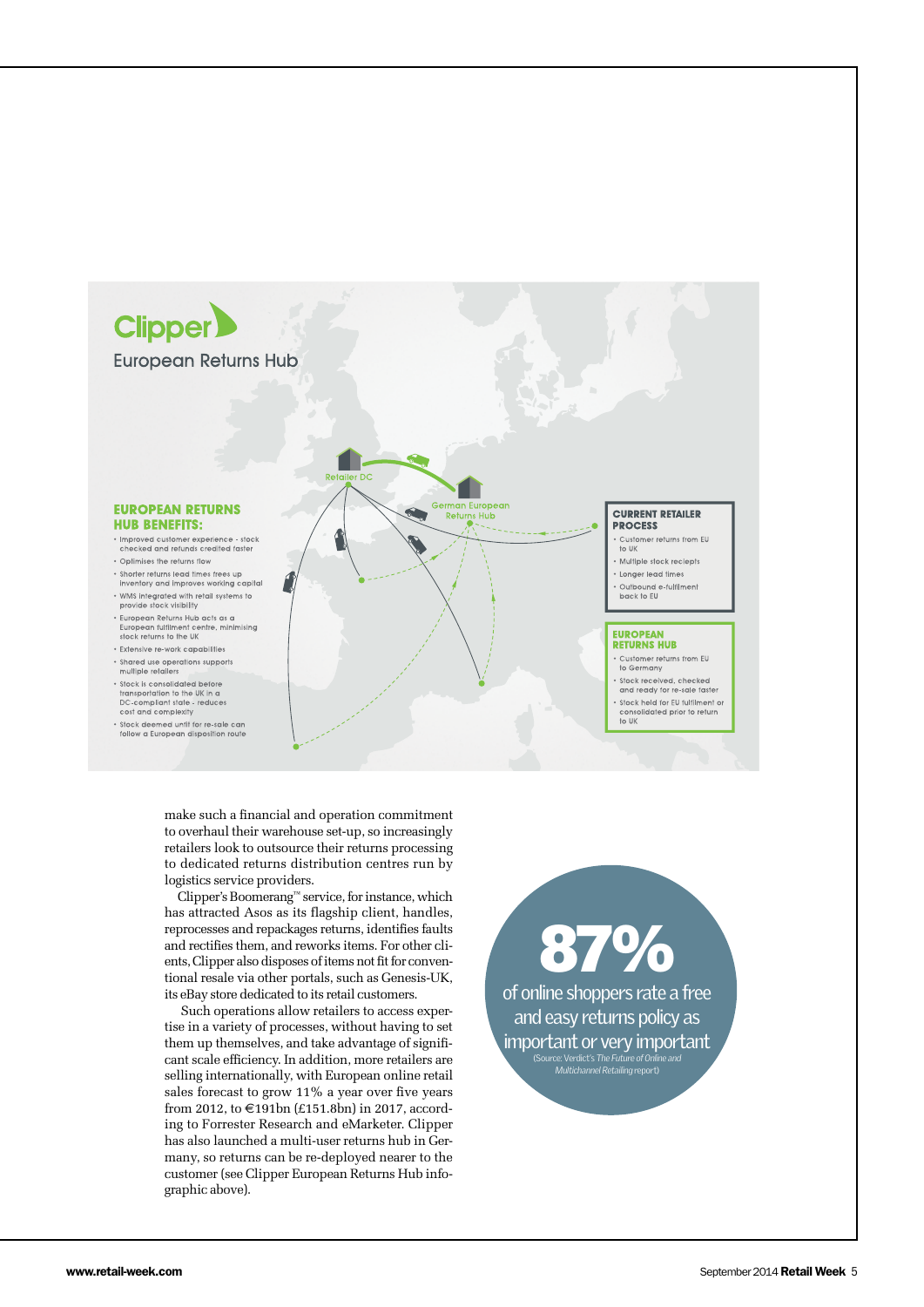## a White Paper presented by

# **RetailWeek Clipper**

#### ACHIEVING STOCK VISIBILITY

The solutions from logistics providers can only be as good as the systems put in place by retailers themselves. Ensuring that the underlying  $IT$  everyons and processes are reputed and only be as good as the systems put in place underlying IT, systems and processes are robust and can deal with an increasingly complex retail and returns environment is one of the key pillars of a successful returns management system, says Read. And achieving accurate, real-time stock visibility across all channels is one of the main goals.

Schuh, for example, has a single pool of stock that is channel-agnostic and operates in real time, says McKee. So if an item is returned, whether online or in-store, it is scanned back in and immediately added to the live inventory in that location. Items that arrive back in the Schuh distribution centre are processed by a sophisticated sortation system and can be turned around on the same day. "It becomes live very quickly," he adds. "And that's key, because inventory that's in transit, or inventory that is inaccessible, is useless."

Some retailers are able to re-sell their stock as it is on its way back to their operation, with return management authorisation processes allowing them to anticipate exactly which items are unwanted.



Shop Direct has a long-established, standalone returns centre in Oldham, Greater Manchester, employing more than 500 people . Capitalising on returns is part of the retailer's strategy, says James Harper, Shop Direct's head of returns, and central to that is getting goods back on sale quickly. Shop Direct succeeds in reselling more than 96% of returned fashion items, he adds.

Every return is examined and immediately credited back to the customer's account. After initial inspection, further processes at the centre include steam-cleaning, spot-cleaning, re-boxing or re-bagging and minor repairs. The average turnaround time, from receiving an item at the returns centre to shuttling it back to one of the fulfilment centres to be resold, is around six hours.

of online shoppers are put off 66% buying from a retailer if the returns process is unclear or

complicated (Source: Collect+ Returns and Click & Collect report)

#### COLLABORATION IS KEY TO SUCCESS

nother crucial element of returns management is ensuring the customer gets the refund as quickly as possible.

As Boden's Dreyer puts it, speed and accuracy of the refund is a key area all retailers need to get right, because "when you start messing around with people's money, people aren't happy about that". It's all about systems management and making it as seamless and clear to the customer as possible.

Working closely with logistics service providers can also make a great difference in speeding up the refund process. For example, some retailers credit a customer's account as soon as they drop off their items with third-party service providers, such as Collect+, which allows customers to return items at more than 5,500 local corner shop locations across the UK.

Such collaboration is also a growing emphasis among retailers on the logistics side, as speed and efficiency rely heavily on the correct approach by those service providers.

"Maintaining a faultless relationship with logistics partners is crucial," says Salt. "It is a real benefit that they not only provide the required service but have a real understanding and passion for the brand with a need to drive sales."

Dixons also works hard to build strong relationships with couriers and third parties, including ensuring that all processes are aligned, says Read, and that there is collaboration on any issues that might occur. "This allows us to stay on top of the process, address any issues as they arise, and continue to have a good oversight of the products, returns and data. Importantly, it also ensures that the customer experience remains of high quality."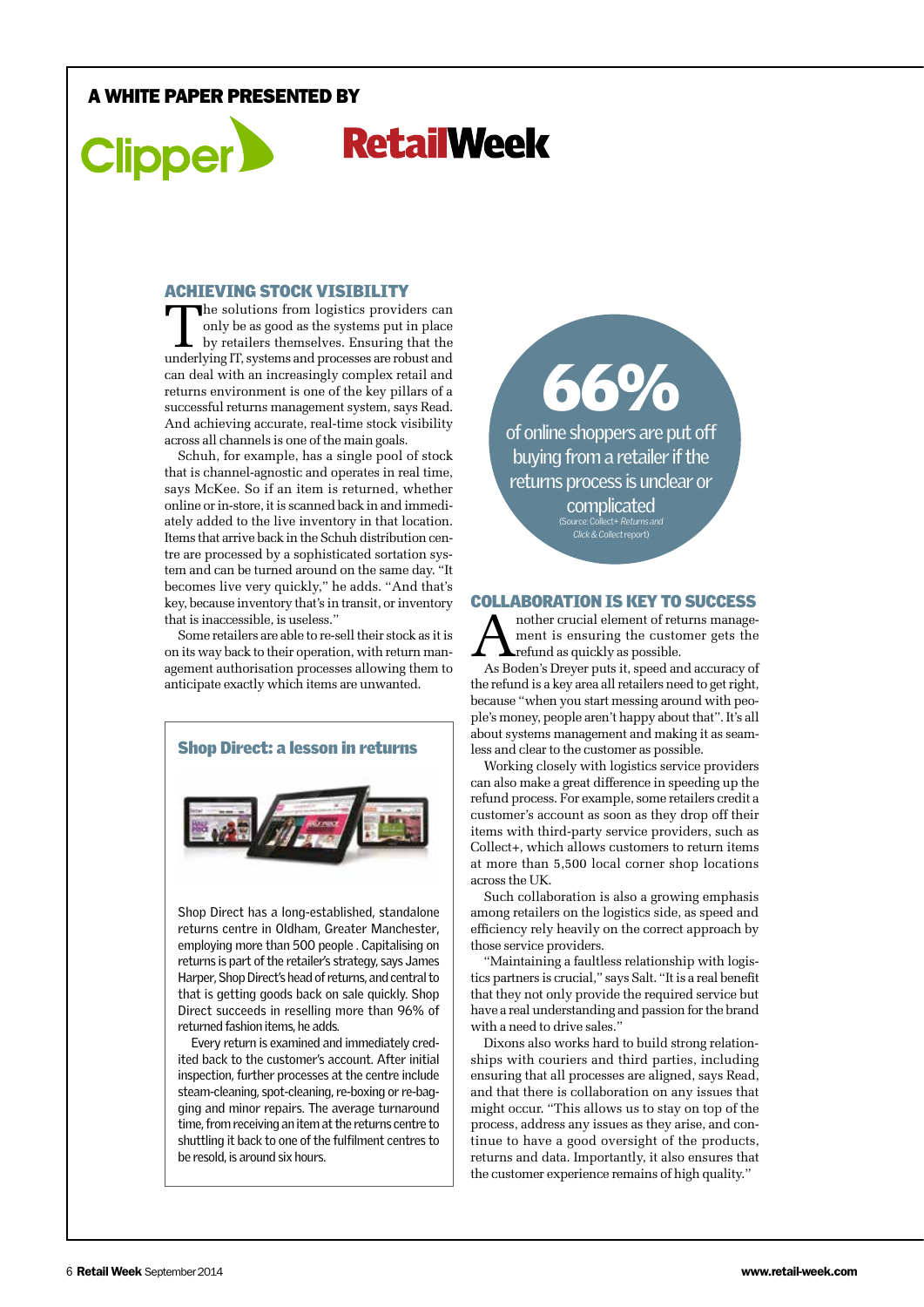#### UTILISING DATA

ultivating and mining the right data to minimise returns in the first place is another area retailers are increasingly focusing on. "The need for absolute accuracy in product data is hugely important," says Ashworth.

"Not just so you can create the right image and impression online, but so you can make sure the customer is buying the right product, and product data actually reduces returns."

Up-front help on sizing and product information plays an important part in Schuh's drive to minimise returns, with the retailer about to roll out peer reviews and sizing feedback from customers on its website, in addition to existing video content and sizing guidance.

"We want to sell customers the item as best we can in the first instance, and there is no room for complacency in returns," says McKee.

"Customers will be happier if you get the right thing first time."

At Dixons Retail, minimising returns is about expectation management, says Read. This entails excellent service and advice around the products as well as the return policies and processes.

"It is important that the customer receives all relevant information and detail prior to purchasing a product, to ensure they are making informed decisions." Customer support and education is also important, he adds.

Increased personalisation will start to play an interesting role within returns, just as it has within retail sales, maintains Ashworth. For example, if someone consistently orders the wrong size, a retailer should eventually be in a position to send products that are more appropriately sized as it starts to know the customer at a more granular level.

"A lot of the challenge is around understanding consumers, and managing data in different ways so that you can start to personalise the experience," says Ashworth.

#### **CONCLUSION**

**W** Figrow in size up to four times over the next eight years, to £125bn, it's clear returns will romain a significant part of ratailors' grow in size up to four times over the returns will remain a significant part of retailers' operations. Schuh's McKee believes free returns will be the norm in a few years' time for all retailers. "Look what's happened with free delivery," he says. "It might not swing a sale but it will lose you one if you don't offer it."

Returns can also be a good thing. "I don't see returns as a 'dirty word'," says Salt. "The easier you make it, the better it is in terms of customer retention and, if an item is bought online and returned to store, which is increasing significantly, then it's a footfall driver with the potential of additional sales."

Understanding the costs associated with returns and the opportunities that retailers write off if they don't deal with returns effectively will only become more important, especially as retailers increasingly look to international growth.

At Whistles, around 15% of its online business is now international and receipting those returns back efficiently is key, says Salt. Dealing with international returns is also Boden's main challenge, says Dreyer, with more than half its sales being abroad.

So it is imperative that retailers get on top of the returns challenge. If they do, it can have a great impact on net delivered margins. "Net margin improvement of 0.1% to 0.3% is not unusual in a retailer, and that's a retailer delivering somewhere between 3% to 6% net margin," says Ashworth.

"That would be a 10% improvement on their net delivered profitability, so getting hold of returns is hugely important."

Returns can no longer be languish in a forgotten warehouse corner. The UK is a leader in multichannel retail, so offering the returns experience to match should be at the forefront of business thinking. More retailers are realising this, to the great advantage of the consumer – and the bottom line.